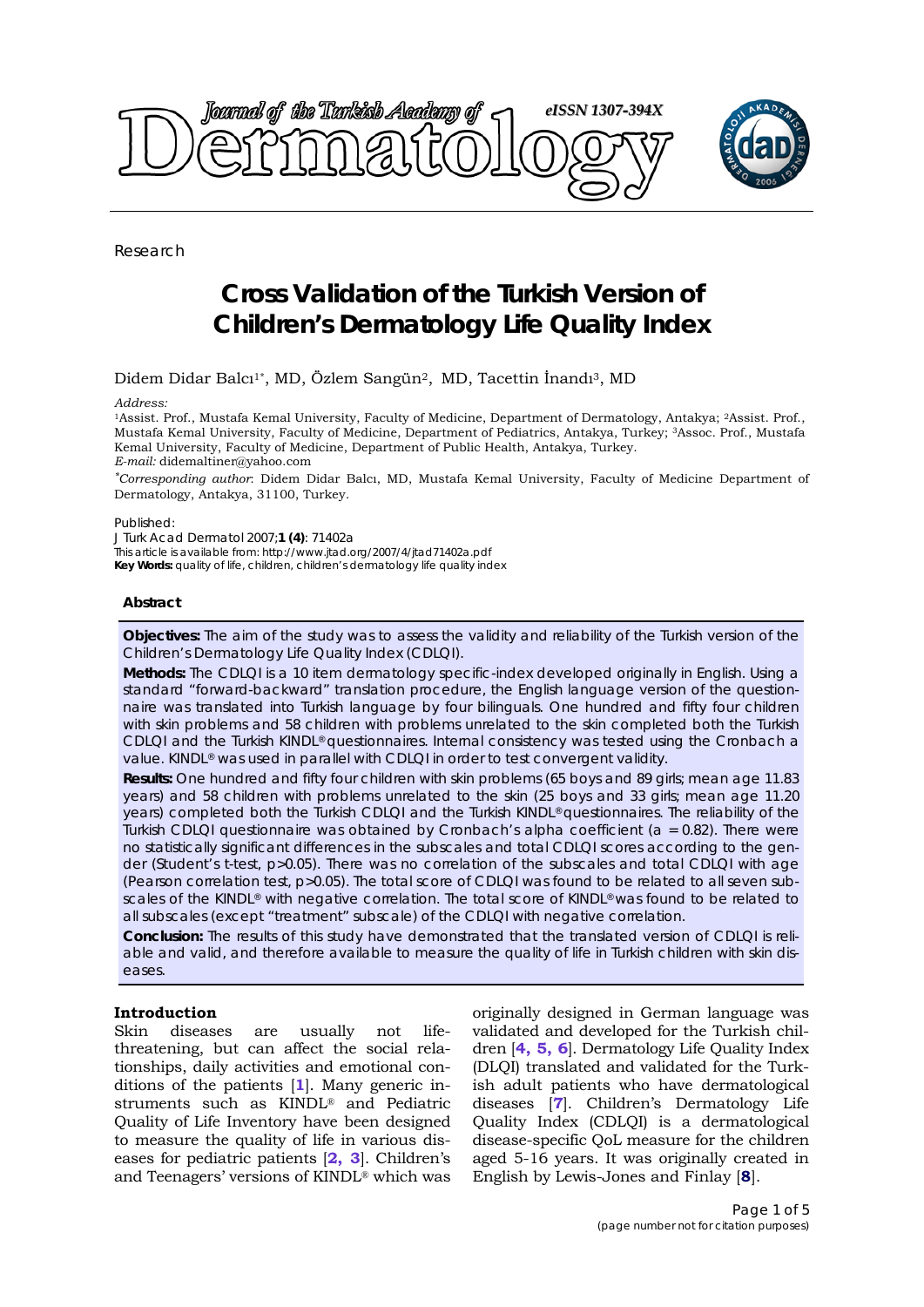The aim of this study was to translate the CDLQI into Turkish, to adapt it culturally, and to evaluate its reliability and validity in the assessment of Turkish pediatric patients with various skin diseases.

### **Materials and Methods**

The Children's Dermatology Life Quality Index (CDLQI) is a 10-item Health Related Quality of Life (HRQoL) questionnaire specific to dermatological diseases for use in children between the ages of 5-16 years. This index was developed and validated by Lewis-Jones and Finlay [8]. Questions are classified to subscales: Symptoms and feelings (questions 1 and 2), leisure (questions 4, 5 and 6), school or holidays (question 7), personal relationships (questions 3 and 8), sleep (question 9), treatment (question 10). Each question of the CDLQI is answered by "not at all", "only a little", "quite a lot" or "very much" and was scored 0, 1, 2 or 3, respectively. In question 7 the answer "prevented school" was scored 3 the same as "very much". The CDLQI score was calculated by summing the scores of the 10 questions. The higher score means that, the more quality of life is impaired.

We obtained written permission from the copyright holders of the CDLQI to translate it into the Turkish language. The procedures to produce a properly validated translation were followed. Two forward translations into Turkish were carried out by two independent bilingual native Turkish translators. These two translators then discussed their translations and agreed on a conjunct Turkish version. This consensus version was back translated into English by third and fourth independent bilingual translators. These two distinct translations were reviewed by the copyright holders. The discrepancies from the original English version were corrected by further back translation, and the Turkish version was finalized. Pilot testing on 10 patients with various dermatological diseases was then conducted using the Turkish version, and the content validity and language were reviewed.

The study is conducted between December 2006 and September 2007 at Mustafa Kemal University Hospital, Hatay, Turkey. One hundred and fifty four children with various dermatological diagnoses, aged 5-16 years attending to the dermatology out-patient clinic, and 58 children with problems unrelated to the skin attending to the general paediatric out-patient clinic were included in this study. Besides CDLQI the KINDL® questionnaire was also applied consequently to the same patients. The KINDL® questionnaire, a well-documented and widely used generic health -related QoL scale in children and adolescents, was used in parallel to the CDLQI in order to test convergent validity. The permission for the use of this study instrument obtained from the developers. This 30 item generic instrument has seven sub-scales: physical functioning, emotional well-being, self-esteem, family, friends, school and disease module. The response scale is from 1 (never) to 5 (all the time) for children and adolescents who are 8 to 16 years old. For the children who are 4 to 7 years old, the response scale includes from 1 (never) to 3 (all the time). The sum of the scores of the total and the seven KINDL® subscales were computed and transformed (range: 0 lowest to 100 highest) using the algorithm provided by the developer. Higher scores indicate better health. The reliability and validity of the KINDL® questionnaire was previously estimated among children with and without chronic illnesses, including diabetes, and was found to be satisfactory [2, 9]. It was validated for Turkish in 2004 by Eser et al [4-6].

The data of CDLQI application were used for reliability and validity analyses. The children were given unlimited time to complete the questionnaires. A minority of younger children received help from their parents as necessary. Their parents could read the questionnaires aloud, but did not influence them.

Informed consent was obtained from all the parents. The research protocol was approved by the university hospital ethical committee.

The severity of the skin disease was scored between 1 and 5 (1: mildest, 5: most severe) by a dermatologist who had no knowledge of the children's CDLQI score during the assessment.

#### *Statistical analysis*

The CDLQI is scored between 0-30 and the KINDL® 0-100. Internal consistency and itemtotal score correlations were used for reliability analysis. Internal consistency was tested using the Cronbach a value, where as item-score and total score relationships were explored by using the Spearman correlation analysis. KINDL® was applied in order to test convergent validity. Validity analysis was performed using the construct and convergent validity. Construct validity was investigated by testing for principal components factor analysis. Convergent validity was determined by Pearson correlation analysis. The relationship between CDLQI scores and both age and gender was tested by Pearson correlation and Student's t-test, respectively. Nonparametric Spearman correlation test was also used for the analysis of the correlation between the CDLQI scores and physician-rated disease severity. Discriminative analysis for the patients with problems unrelated to skin and patients with skin disease was performed by Student's t test. The statistical analysis was performed using SPSS for Windows, version 13; Chicago, IL.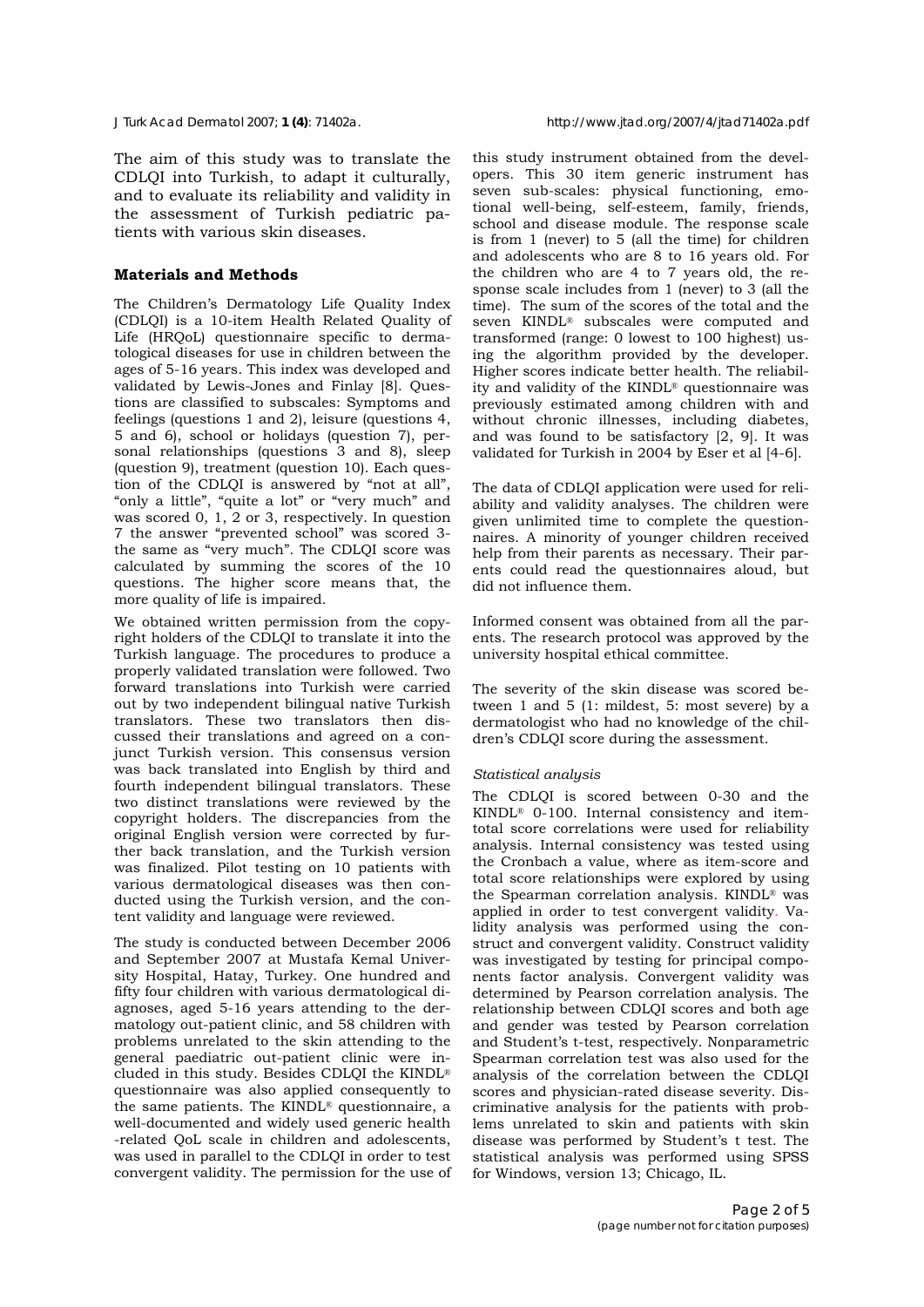*J Turk Acad Dermatol* 2007; **1 (4)**: 71402a. http://www.jtad.org/2007/4/jtad71402a.pdf

| <b>Type of Diagnosis</b>   | $n$ (%)      | <b>CDLO</b> Score<br>$mean \pm SD$ | <b>Mean Physician-Rated</b><br><b>Disease Severity</b> |
|----------------------------|--------------|------------------------------------|--------------------------------------------------------|
| Problems unrelated to skin | 58 (27.4%)   | $0.72 \pm 1.11$                    | $\overline{\phantom{0}}$                               |
| Skin diseases (total)      | 154 (72.6%)  | $6.71 \pm 5.17$                    | $2.45 \pm 0.99$                                        |
| Eczema                     | $32(15.1\%)$ | $8.97 \pm 5.46$                    | $2.88 \pm 0.94$                                        |
| Acne                       | 39 (18.4%)   | $6.33 \pm 4.69$                    | $2.51 \pm 1.05$                                        |
| Psoriasis                  | $6(2.8\%)$   | $7.67 \pm 4.08$                    | $2.33 \pm 0.52$                                        |
| Scabies                    | $9(4.2\%)$   | $9.11 \pm 6.66$                    | $2.56 \pm 1.24$                                        |
| Warts                      | 21 (9.9%)    | $3.71 \pm 2.65$                    | $2.10 \pm 0.63$                                        |
| Moles and nevi             | $7(3.3\%)$   | $3.43 \pm 3.51$                    | $1.43 \pm 0.79$                                        |
| Alopecia                   | $6(2.8\%)$   | $7.00 \pm 5.18$                    | $2.67 \pm 1.37$                                        |
| Molluscum                  | $6(2.8\%)$   | $3.67 \pm 3.08$                    | $1.83 \pm 0.75$                                        |
| Urticaria                  | $11(5.2\%)$  | $7.91 \pm 5.56$                    | $2.55 \pm 1.04$                                        |
| Miscellaneous              | 17 (8%)      | $6.94 \pm 6.23$                    | $2.41 \pm 1.00$                                        |

|  |  |  |  | Table 1. Distribution of Subjects According to Type of Diagnosis |  |  |
|--|--|--|--|------------------------------------------------------------------|--|--|
|--|--|--|--|------------------------------------------------------------------|--|--|

**Table 2.** Distribution of Total Score and Subscale Scores of CDLQI and Subscale (item) Total Correlations in Group of Patients with Dermatological Diseases

| <b>Subscale</b>                       | $Mean \pm SD$   | Min / Max | <b>Subscale Total</b><br>Correlation* |
|---------------------------------------|-----------------|-----------|---------------------------------------|
| Symptomes and Feelings                | $1.75 \pm 1.66$ | 0/6       | 0.723                                 |
| Leisure (item $4, 5$ and $6$ )        | $1.18 \pm 1.72$ | 0/9       | 0.775                                 |
| School of Holidays (item 7)           | $0.54 \pm 0.94$ | 0/3       | 0.679                                 |
| Personal Relationships (item 3 and 8) | $0.67 \pm 1.25$ | 0/6       | 0.564                                 |
| Sleep (item 9)                        | $0.51 \pm 0.88$ | 0/3       | 0.571                                 |
| Treatment (item 10)                   | $0.42 \pm 0.73$ | 0/3       | 0.417                                 |
| <b>Total Score</b>                    | $5.07 \pm 5.18$ | 0/25      | 1.00                                  |

\* Spearman Rho, p < 0.001

# **Results**

The Turkish version of CDLQI was administrated to a group of 10 subjects with and without skin diseases to satisfy its comprehensibility. All the items were noted to be relevant to the sociocultural context.

One hundred and fifty four children with skin problems (65 boys and 89 girls; mean age 11.83 years) and 58 children with problems unrelated to the skin (25 boys and 33 girls; mean age 11.20 years) completed both the Turkish CDLQI and the Turkish KINDL® questionnaires.

The diagnoses of the study patients are shown in **Table 1**. The miscellaneous group included vitiligo (n=4), impetigo (n=3), eczema seborrhoicum (n=3), tinea (n=5) and erythrokeratodermia variabilis (n=2).

Scores of the CDLQI in patients with dermatological diseases ranged from 0 to 25 (mean  $\pm$  SD, 6.71  $\pm$  5.17). Scabies and eczema caused the greatest impairment, with the highest CDLQI scores (mean scores 9.11 and 8.97, respectively). Scores of the CDLQI in patients who had diseases unrelated with the skin ranged from 0 to 4 (mean ± SD, 0.72 ± 1.11). Nonparametric *Spearman* correlation analysis showed positive and significant correlation between the CDLQI scores and physician-rated disease severity  $(rho=0.780, p<0.01.)$ 

The reliability of the Turkish CDLQI questionnaire was obtained by *Cronbach*'s alpha coefficient (a=0.82). The distribution of CDLQI scores and subscale scores are presented in Table 2. The subscales versus total correlation coefficient ranged from 0.417 to 0.775 (**Table 2**).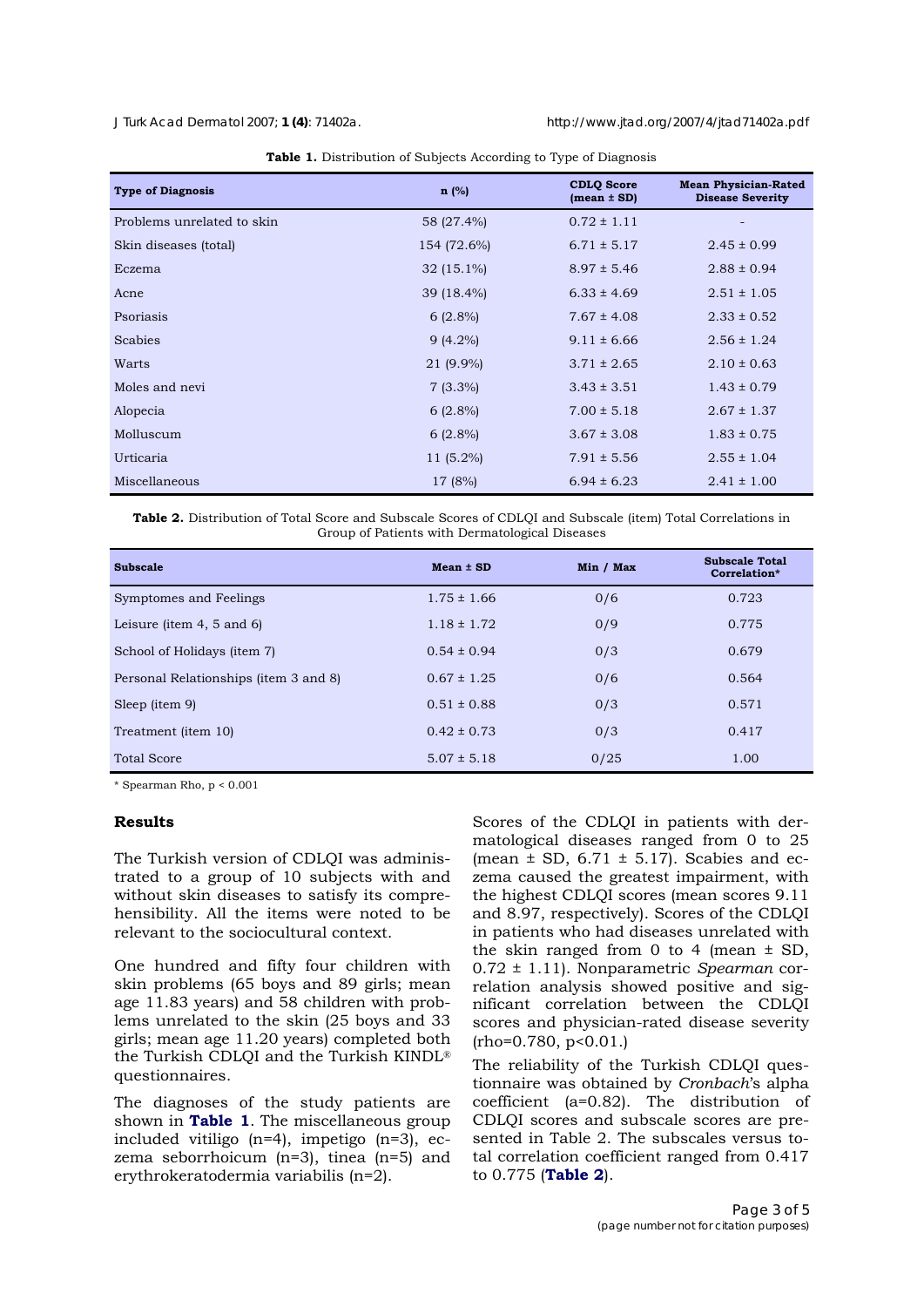| <b>CDLQI</b> items | Factor 1 | Factor 2 | <b>Only One-Factor Solution</b> |
|--------------------|----------|----------|---------------------------------|
| ш                  | 0.722    | 0.106    | 0.626                           |
| $\overline{2}$     | 0.302    | 0.620    | 0.626                           |
| 3                  | 0.070    | 0.832    | 0.586                           |
| $\overline{4}$     | 0.596    | 0.224    | 0.633                           |
| 5                  | 0.559    | 0.444    | 0.714                           |
| 6                  | 0.610    | 0.144    | 0.563                           |
| $\overline{7}$     | 0.515    | 0.545    | 0.743                           |
| 8                  | 0.108    | 0.774    | 0.573                           |
| 9                  | 0.742    | 0.090    | 0.632                           |
| 10                 | 0.580    | 0.162    | 0.554                           |

| Table 3. Factor Loading of Two-Factor Solution (Rotated) of CDLQI Items |
|-------------------------------------------------------------------------|
|-------------------------------------------------------------------------|

Principal Component Analysis: Varimax Rotation

**Table 4.** Convergent Validity of CDLQI with KINDL Scale (Correlation Matrix Between Subscales of Both Instruments) in Group of Patients with Dermatological Diseases

|                                  |                               | <b>CDLOI</b> Subscales |                              |                          |              |                  |              |
|----------------------------------|-------------------------------|------------------------|------------------------------|--------------------------|--------------|------------------|--------------|
| <b>KINDL</b><br><b>Subscales</b> | Symptoms &<br><b>Feelings</b> | Leisure                | School or<br><b>Holidays</b> | Personal<br>Relationship | <b>Sleep</b> | <b>Treatment</b> | <b>Total</b> |
| Physical                         | $-0.340**$                    | $-0.272**$             | $-0.346**$                   | $-0.311**$               | $-0.274**$   | $-0.137$         | $-0.430**$   |
| Emotional                        | $-0.300**$                    | $-0.281**$             | $-0.274**$                   | $-0.302**$               | $-0.212**$   | $-0.136$         | $-0.392**$   |
| Self-esteem                      | $-0.209**$                    | $-0.281**$             | $-0.183*$                    | $-0.094$                 | $-0.178*$    | $-0.108$         | $-0.279**$   |
| Family                           | $-0.190*$                     | $-0.130$               | $-0.116$                     | $-0.117$                 | $-0.189*$    | $-0.044$         | $-0.203*$    |
| Friends                          | $-0.162*$                     | $-0.127$               | $-0.200*$                    | $-0.215**$               | $-0.194*$    | $-0.009$         | $-0.232**$   |
| School                           | $-0.121$                      | $-0.235**$             | $-0.166*$                    | $-0.171*$                | $-0.158$     | $-0.131$         | $-0.252**$   |
| Total                            | $-0.244**$                    | $-0.293**$             | $-0.260**$                   | $-0.262**$               | $-0.252**$   | $-0.101$         | $-0.368**$   |
| Disease                          | $-0.236*$                     | $-0.216*$              | $-0.370**$                   | $-0.356**$               | $-0.161$     | $-0.029$         | $-0.347**$   |

Pearson Correlation Coefficients: \*\* Correlation is significant at the 0.01 level (2-tailed)

\* Correlation is significant at the 0.05 level (2-tailed)

Factor analysis was performed to determine the Turkish version of the CDLQI is a twodimensional measure. Two factors were extracted from the factor solution of the CDLQI items. Loadings of each item on the first and second components are shown in **Table 3**.

There were no statistically significant differences in the subscales and total CDLQI scores according to the gender (Student's ttest, p>0.05). There was no correlation the subscales and total CDLQI with age (*Pearson* correlation test, p>0.05)

Table 4 presents the *Pearson* correlation coefficients between subscales of CDLQI and KINDL®. The total score of CDLQI was found to be related to all seven subscales of the KINDL® with negative correlation. The total

score of KINDL® was found to be related to all subscales (except "treatment" subscale) of the CDLQI with negative correlation (**Table 4**).

# **Discussion**

The use of HRQoL questionnaires in medicine has become an increasing trend over the recent years. These questionnaires provide helpful information for clinical researches, definition of the patients' needs and medicaleconomic assessment. The CDLQI questionnaire is a well-known and widely used dermatology-specific HRQoL instrument for measuring the effects of various skin diseases on paediatric patients [**8**]. CDLQI has been translated into various languages [**10**].